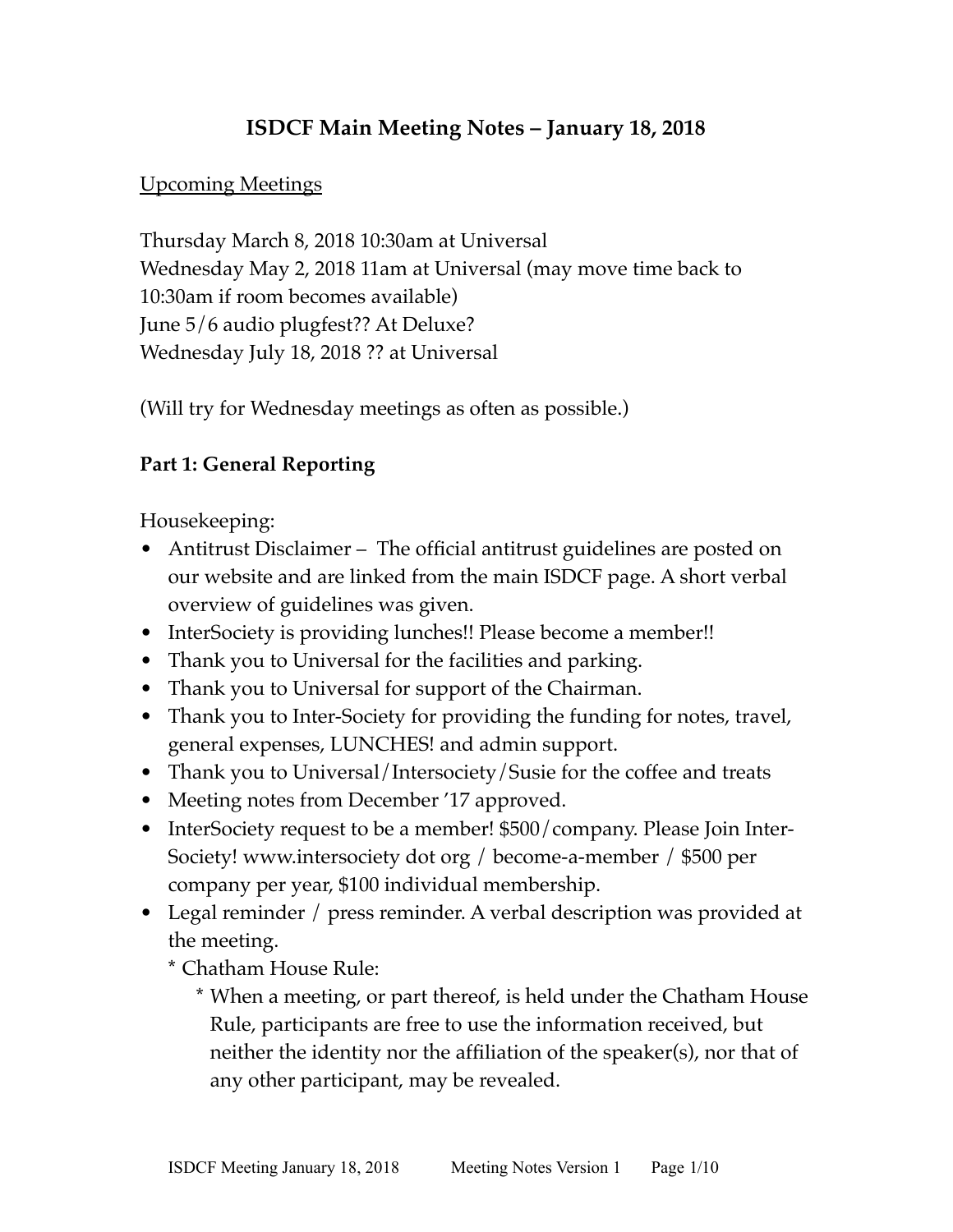Attendance is at end of these notes.

# **Action Items from January 18, 2017**

- 1. Please Join Inter-Society! [http://www.intersociety.org/become-a](http://www.intersociety.org/become-a-member/)[member/](http://www.intersociety.org/become-a-member/) \$500 per company per year, \$100 individual membership.
- 2. Documents will be drafted for mods to 429-2 and a creation of an Application to match formal standards to current practice (Steve)
- 3. Documents will be drafted for possible changes to DCI specs (references to SMPTE and the CTP) (Steve)
- 4. Initial version of proposal to be discussed prior to next meeting any suggestions please send to Steve LLamb.
- 5. Email list of flavor changes to the reflector for comments and request for additions. (JP - done)
- 6. Order T-Shirts that say "429-2 is an aspirational standard"
- 7. Ask direct view panel manufacturers to help us understand scaling needs for future displays
- 8. Create a generic ISDCF framing chart to be freely shared (Kirsten/ Eikon) is taking the lead
- 9. Integrators can coordinate with Deluxe to find sites that are not SMPTE-DCP ready to help fix/report status
- 10.Deluxe will send a current list of sites that are not SMPTE-DCP ready that have Dolby equipment to Dolby.
- 11.Creating an ISDCF Forum entry some SMPTE-DCP problems and how to fix them. Steve/Jerry will work on creating an entry.
- 12.Get more examples for the digital cinema naming convention from other studios.
- 13.Send note to Interop-DCP sites informing them of transition and how to report changes (Disney, NATO, Deluxe)
- 14.Update sign language video description to include references to the "Class 13" block for sign language names. (Mike/Pierre). We should have a reference to the Class 13 UL's on the ISDCF website.
- 15.Someone should start an ISDCF wikipedia page! Volunteers?
- 16.Contact possible venues for ISDCF immersive audio plugfests. (Brian Dubstage, Wade - Hitchcock, Deluxe has offered their facility)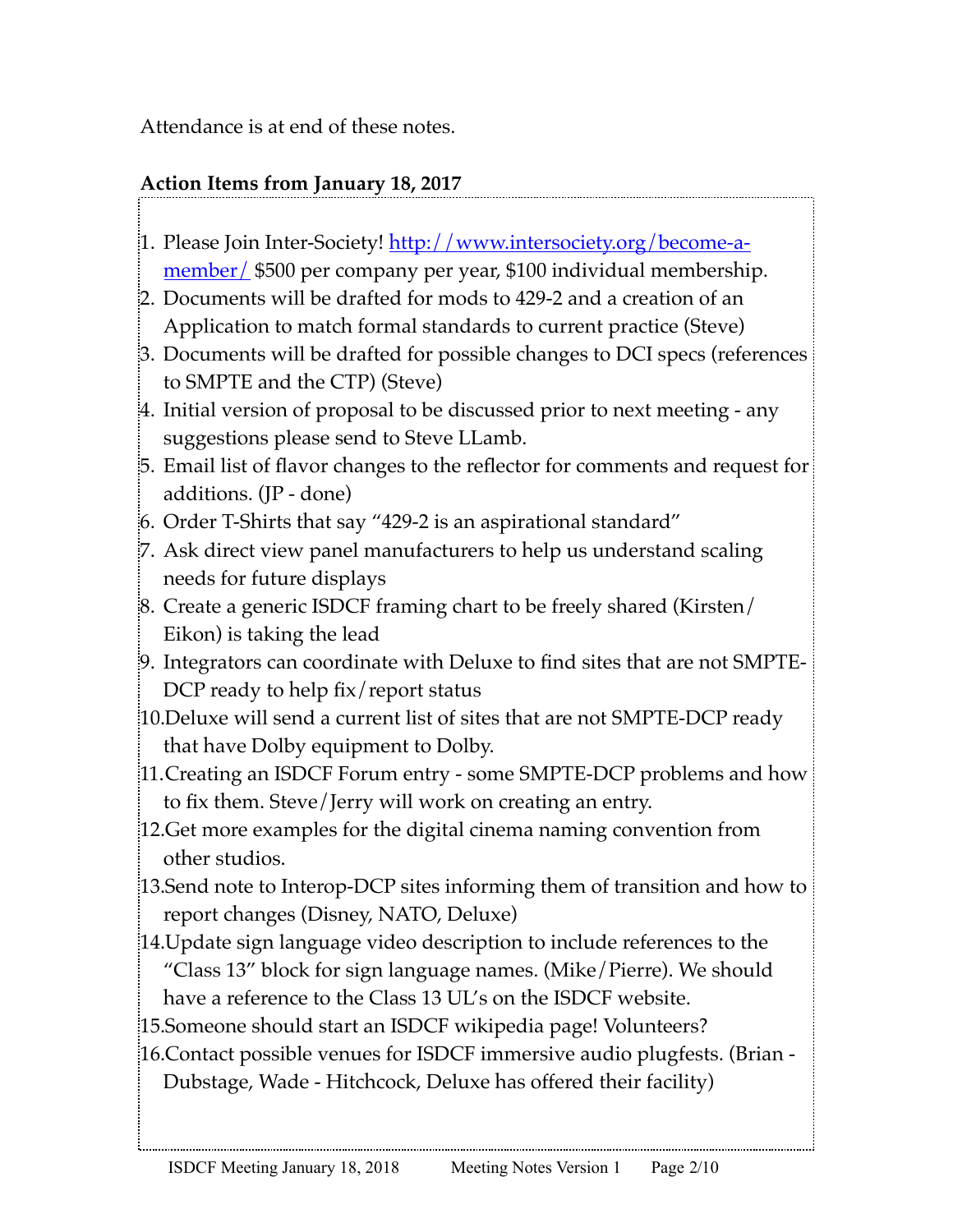From Earlier Meetings:

- 17.Will someone write up a "how to" for getting SMPTE documents to publish on the ISDCF website under the [http://isdcf.com/ISDCF/](http://isdcf.com/ISDCF/smpte-standards.html) [smpte-standards.html](http://isdcf.com/ISDCF/smpte-standards.html) page. (Dean)
- 18.New ISDCF Document in process: "Delivery of non standard extension content for Digital Cinema" (Dean/Jerry)
- 19.Need for an ISDCF recommended practice for what to expect in the CPL metadata. It will point to the appropriate SMPTE documents for the true authority, but it is targeted at general users (exhibitors) for layman language on what is in the metadata. (who? Steve/Jerry will start)
- 20.Techie group to discuss RPL timing Harold, Dean/JP (Dolby), Tim R (TI), Bill E., Kevin (Christie).
- 21.Subgroup to edit / recommend changes for Document 12 RP for Ingest Behavior - Steve L to lead, Dean B, John H, Mike R, Jim W, Chris W, Bill E "volunteered" to participate.

# **ISDCF Forum:**

Traffic continues, very few new postings. Anything having to do with KDM gets lots of hits.

===

### Review of standards - matching standard to what works in the world

Creating a constrained SMPTE standard to match ISDCF Test Content B2.1 profile.

Can this address both standards and compliance test plan (CTP)

The list includes:

- No 96K audio
- MCA labeling shall be consistent with ISDCF recommendation 4
- Subtitled without entry point and duration
- Audio format 4 only (dump the rest)
- Formalize ISDCF channel layout (Audio format 4 WTF)
- Only scope/flat container size (other aspect ratios must go inside flat or scope). Comment: No one is set up to display a full container -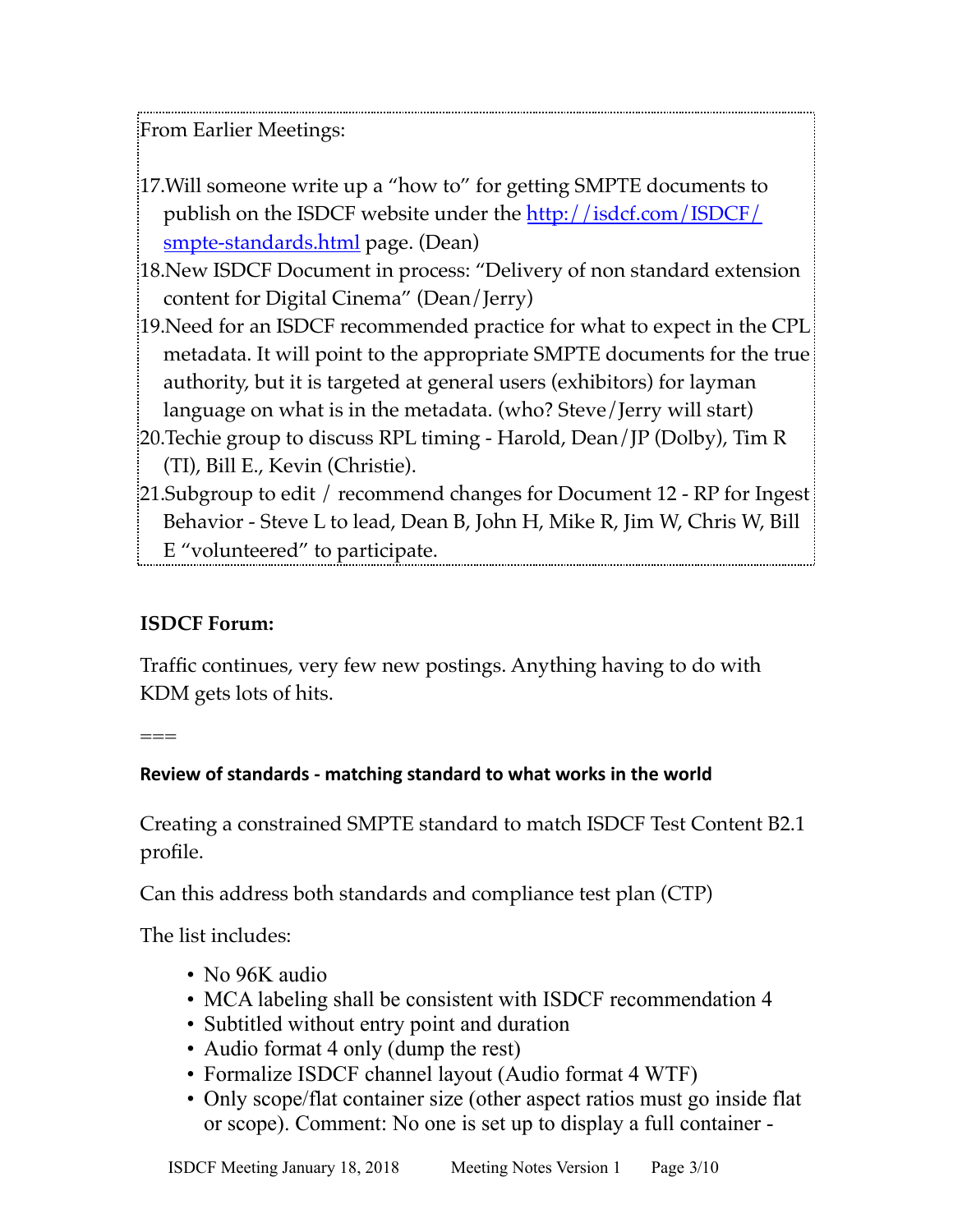unclear what would happen in the field for a full container (with pixels on in the non-scope/flat regions).

- File Size limitations with subtitles needed (xyz-Kbytes per reel)
- Requiring annotation text in PKL & CPL
- Subtitles and Captions if on one reel, both must be on all reels (new inserts especially a problem)
- Key limits in CPL (see CTP sets)
- Timed text be encoded in normalization form C (<[https://](https://www.w3.org/TR/charmod-norm/#unicodeNormalization) [www.w3.org/TR/charmod-norm/#unicodeNormalization>](https://www.w3.org/TR/charmod-norm/#unicodeNormalization) and <[http://unicode.org/reports/tr15/#Norm\\_Forms](http://unicode.org/reports/tr15/#Norm_Forms)>).

Outside SMTPE Adventure / maybe DCI-CTP

SM security with block chain for log reporting

How to move forward? One option was to modify 429-2 - but that didn't work well - too many mods. Second option is to create an Application that includes the constraints (similar to IMF).

Discussion on how to refer to ISDCF audio format layout. It probably needs to stay on the ISDCF site (since some items in the layout are not standardized).

There are changes that are needed to 429-2 AND the addition of a constraining Application.

In addition to the changes to the standard, we need to address the DCI documents (references to SMPTE and CTP). This will be a breadcrumb document?

It is clear that 429-2 would leave items in the standard that are "hopeful" or "aspirational" standards (like 96K and channel routing), but the Application might remove these requirements since these are not being used in the field.

Studios want to document and share how to make playable DCP's in as much details as possible. This may end up with 3 documents and /or document changes: 1) changes to 429-2 for obvious things that are not needed; 2) an Application that would be constraints on what should be used and 3) an ISDCF document that going into more details on what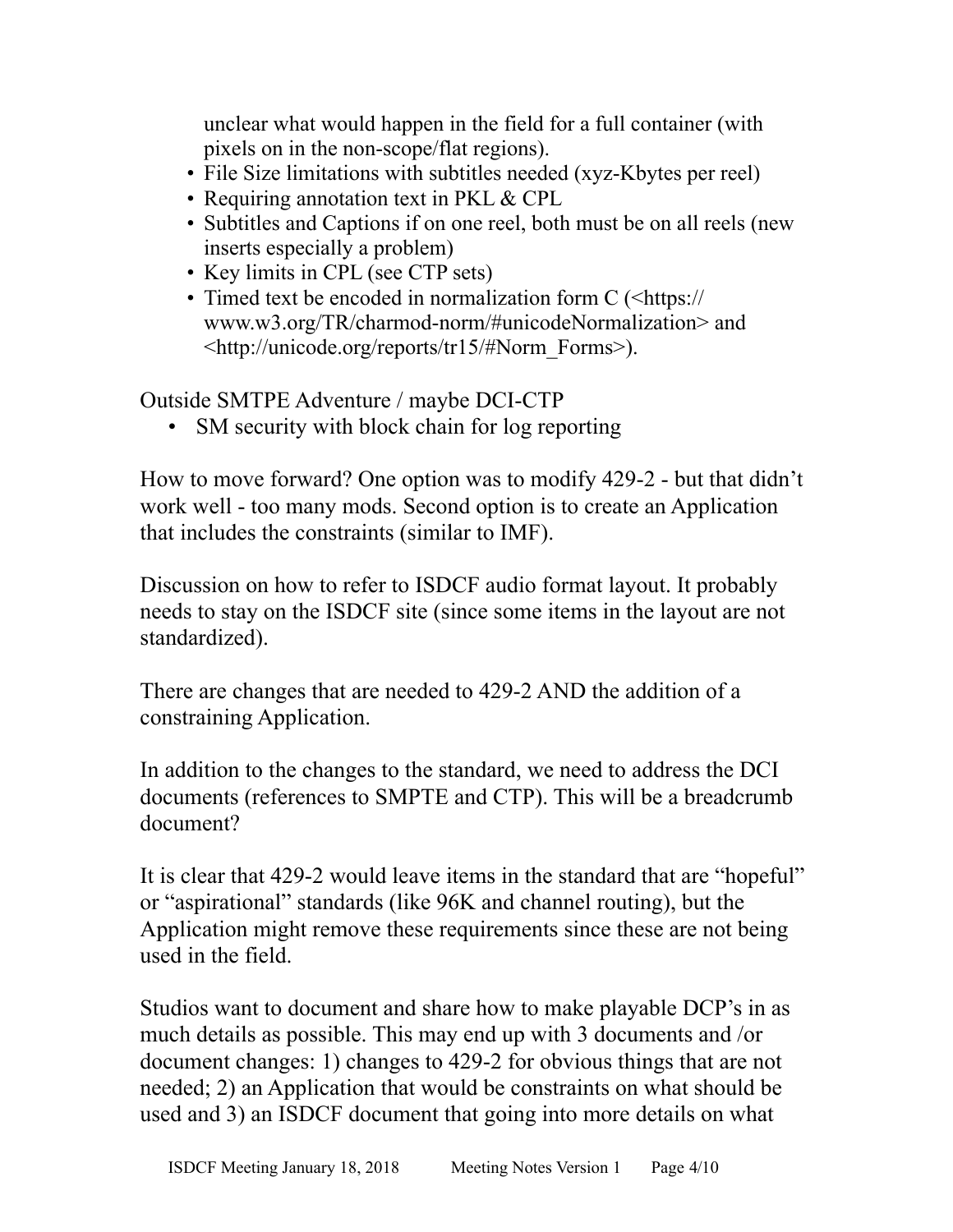works and what doesn't work. There may also be a request for changes to DCI's CTP document as well.

# **Resizing of Images**

DCI spec 8.2.2.7 requires a display resolution of either 4K or 2K. What about direct view displays that have higher / odd resolutions that are not 2K or 4K? Should the standard allow for scaling to these new technologies?

Are we kidding ourselves? Many projectors and workflow doing scaling now.

What would the parameters be to allow scaling in new direct view display devices?

Could use test patterns that would qualify certain scaling? This could be part of DCI's CTP.

The general feeling is that 8.2.2.7 is not being adhered to now. BUT this "exceptions" have been seen and indirectly approved.

What guidance do we give an exhibitor / direct view provider to fill a 52' screen that is not a 2K or 4K pixel structure? What about keystone correction using scaling?

Sounds like the industry is willing to entertain special scaling for displays and /or for keystone. We need to wait for specifics and can have a discussion with us to help document a recommended practice that MIGHT make it back to standards and/or other bodies (DCI). Is it time for a direct view show and tell?

### === **Reference Framing Charts**

We have had on ISDCF wish list to create a set of open available test charts that can be freely distributed.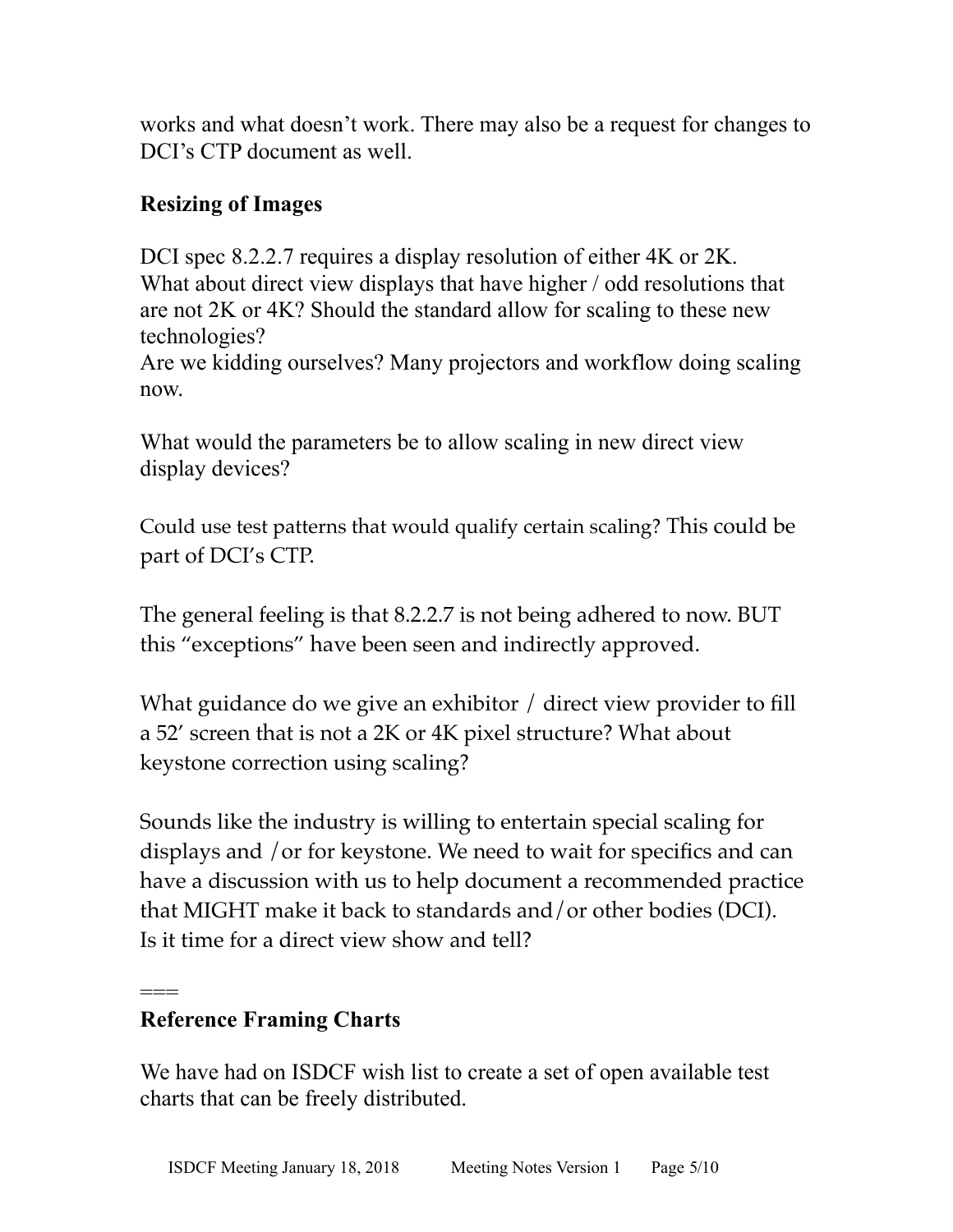What do we want on the test chart? Full container? Flat and scope separate (yes) and a 3D flat/scope as well each in 2K and 4K (6 total charts (no 3D in 4K)) Center white circle (for measurement of peak brightness) Headshot for flesh tone color (Hurst has an image that can be used)

A number of candidate test charts have been shared and have been sent to Kirsten (Eikon) who has offered to make the version for ISDCF

Some samples are posted to [isdcf.com/testcharts](http://isdcf.com/testcharts)

 $==$ 

# **SMPTE-DCP**

We are past "how many SMPTE-DCP titles are being released." The focus is now on how to move theaters identified as "Interop Only" to be SMPTE Good. How to get update information AND get them updated?

Last meeting suggested a letter to be send signed by NATO/Mouse. How's that going? And/or a note in Hard Drives?

Send to individual theater manager with a copy to corporate office. Best if from Fithian and many heads of distribution from studios.

If an integrator wants to check to see if one of their sites are on the list of Interop-only, contact Steve LLamb to check.

How to get update to ripple back to Deluxe that they are OK for SMPTE-DCP?

Concept of creating a ISDCF Forum entry - some SMPTE-DCP problems and how to fix them. Steve/Jerry will work on creating an entry.

(ISDCF will not focus on the release side in the future, the problem is getting the small group of non-updated sites, not the pressure of creating the SMPTE-DCP content.)

Disney - all future releases will be SMPTE-DCP. No unusual problems with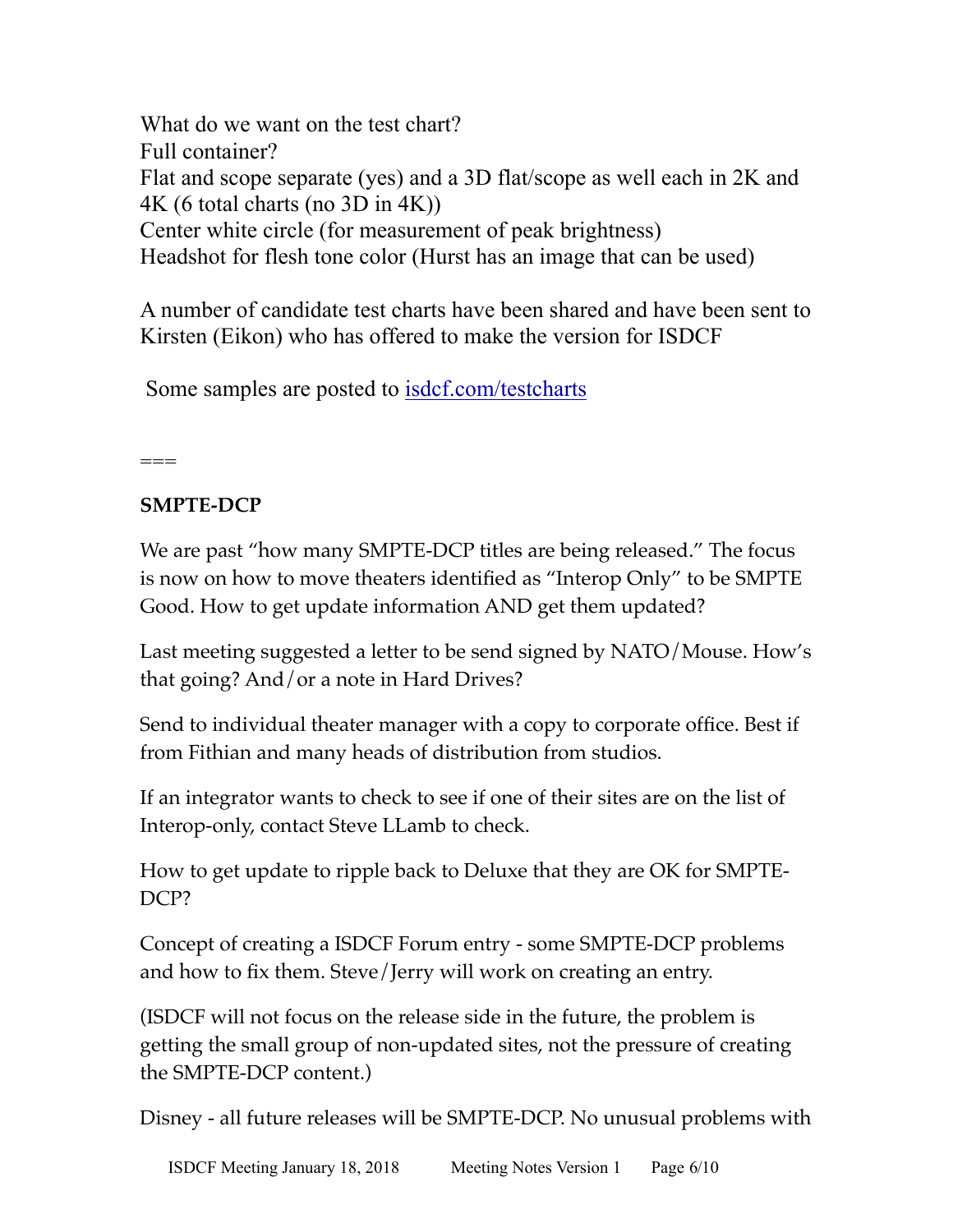past releases.

Fox - all Fox titles will be SMPTE-DCP (some Searchlight may not be upgraded)

Paramount - many are being released SMPTE-DCP

Universal - Pitch Perfect 3 went out SMPTE-DCP. Other titles are mixed due to cost of creating dual inventory.

Lionsgate - Making releases in SMPTE-DCP now.

WB, Sony - no updates at this meeting.

 $===$ 

### **EDCF**

We will not have a BIG ISDCF/EDCF for either their pre-CinemaCon tour or at CinemaCon. Our current plan is to have a smaller meeting of a few from EDCF/ISDCF at CinemaCon.

3D ghosting was discussed. Could be a problem with high brightness 3D. Not an issue that ISDCF can help address.

Regions that are SMPTE-DCP ready include: Norway, Netherlands, Finland, Russia, Iceland, Baltic, Denmark, Sweden, Ireland, UK Upcoming: Spain, France, Germany, Poland, Luxembourg, Hungary

===

### **Brazil Sign Language**

Moved away from cloud based delivery solutions and considering primary DCP delivery.

The accessibility requirement would begin in November 2018 and be fully implemented November 2019. A shift in dates due to meetings in Brazil. Some studios are going to continue to deliver the video track to Brazil and some are going to wait.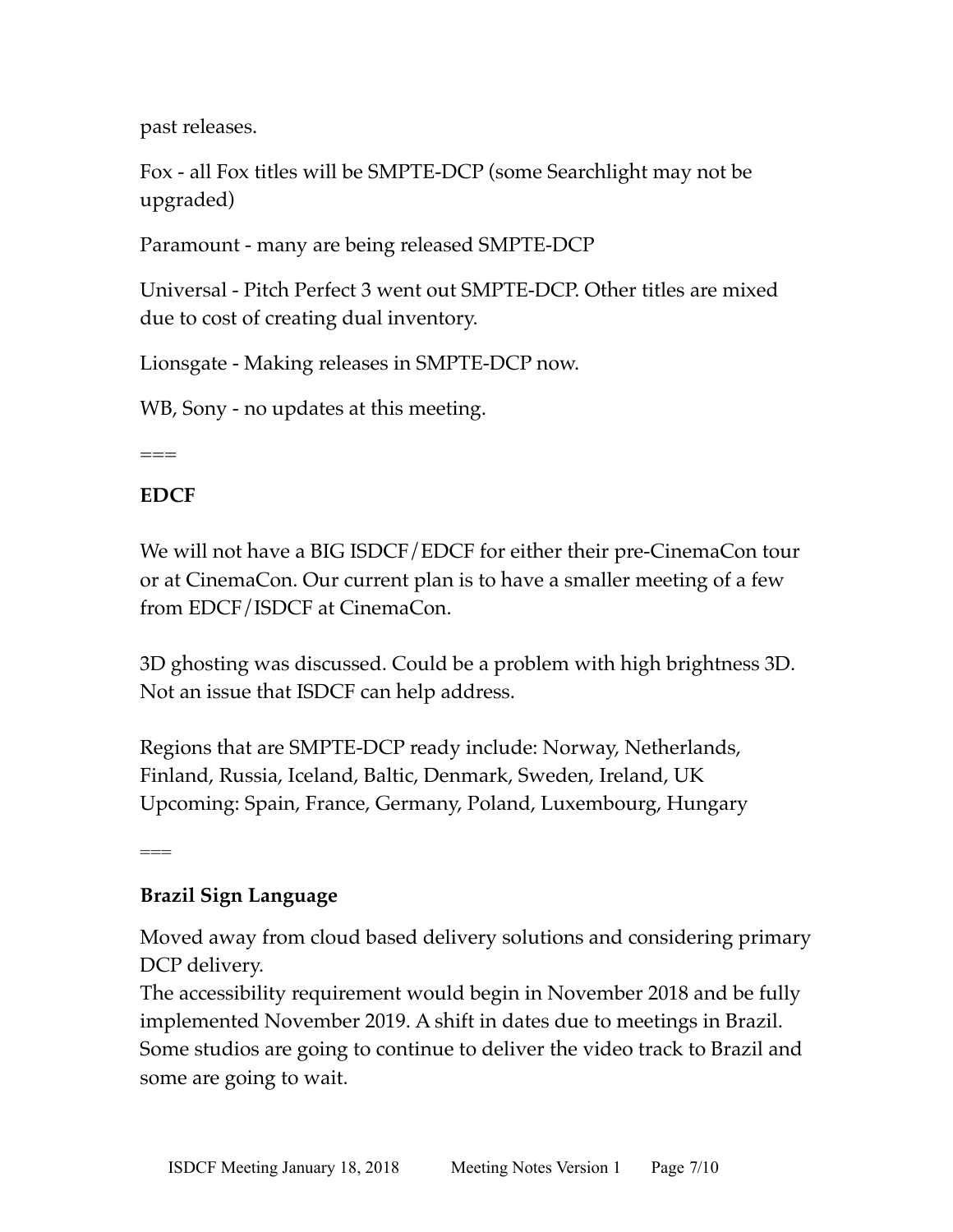Avatar solutions are still in development and will be considered - could be based on the closed caption track. Lots of unknowns here…

There was demonstration of an IR delivery of video made to one studio. The company is Riole.

#### === **Naming convention adventures —**

Changes were made on the website to show progress in CPL adoption and the chart has been updated to v9.5. Addition of Eclaire color and fixing some of the language for the Assisted Listening Track/ Audio Description track.

We are still looking for more examples of named titles.

 $=$ 

### **Immersive Sound ISDCF plugfest**

It's time to start the planning for an ISDCF plugfest!!

We are ready to have an opportunity for playback of "standard" SMPTE-Immersive audio bitstreams with a number of rendering solutions. ISDCF's plugfests are an opportunity for participants to use plugfest to improve their systems and to confirm the interoperability of the bitstreams.

Dolby and Barco have both indicated interest in participating in the plugfest.

ISDCF has created a webpage to track the progress in getting content, participants and bitstreams. <http://isdcf.com/ISDCF/plugfest.html>

We picked June 5/6 as possible dates for the plugfest. Location TBD.

We have a number of operational issues to define - such as how comparisons can be made, etc.

Content: Desire for "regular" content, some edge case content (all content from SMPTE-DCP with SMPTE standard immersive audio stream)